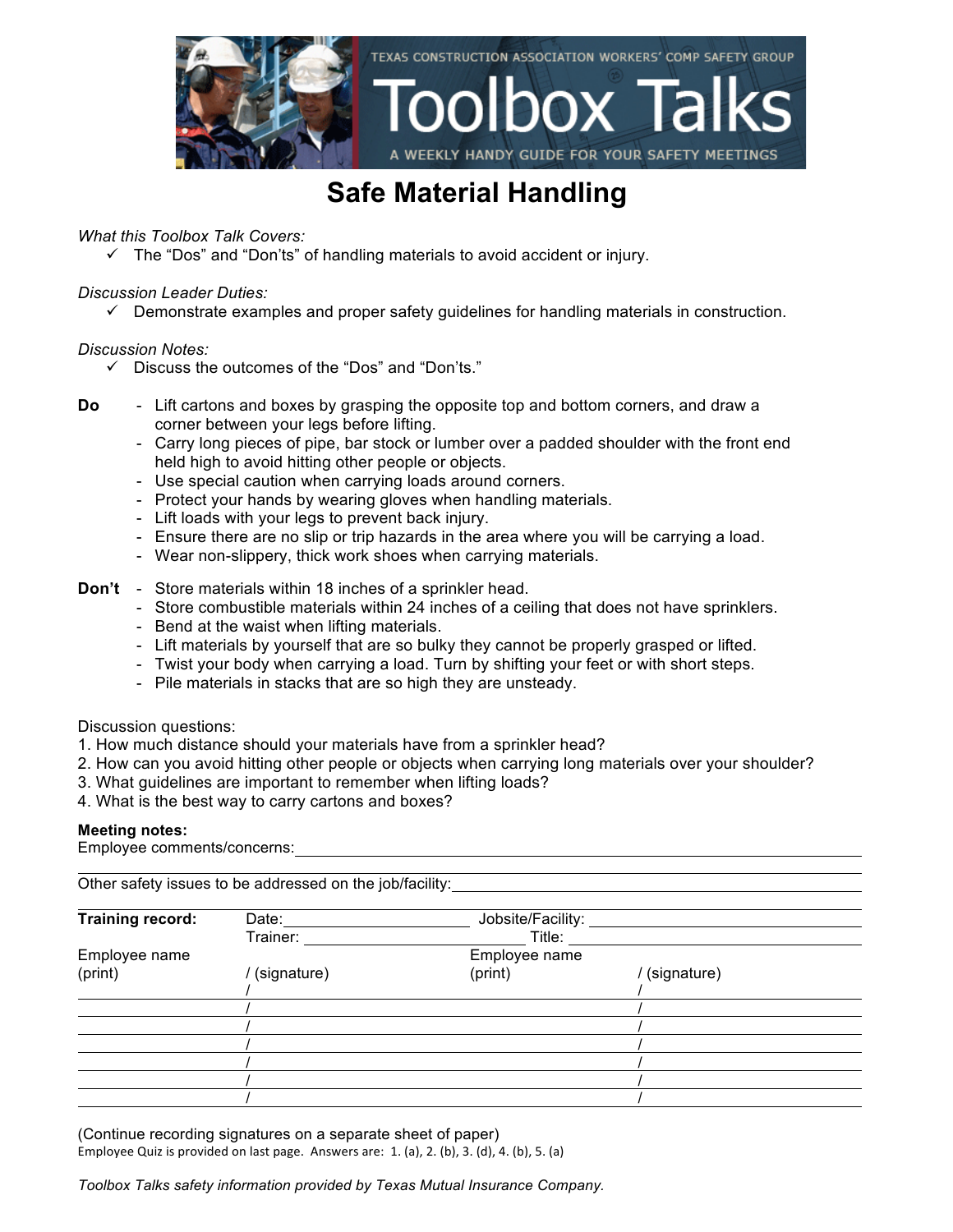

# **Safe Material Handling**

## **Hazards include:**

Back injuries, muscle strains, cuts and scratches, chemical spills, building fires and even death.

## **Smart Safety Rules**

- Before lifting, stand close to the load with your feet shoulder width apart.
- Bend at your knees to lift materials, not at your waist.
- Ensure you have a firm grasp on the load before lifting.
- When holding a load, keep it as close to your body as possible.
- Do not twist while carrying a load; turn by shifting your feet or taking short steps.
- When piling materials in stacks, ensure the stack will stand steady. Serious injury can result from pile falls.
- When two or more workers carry an object together, they should be about the same weight.

*Toolbox Talks safety information provided by Texas Mutual Insurance Company.*